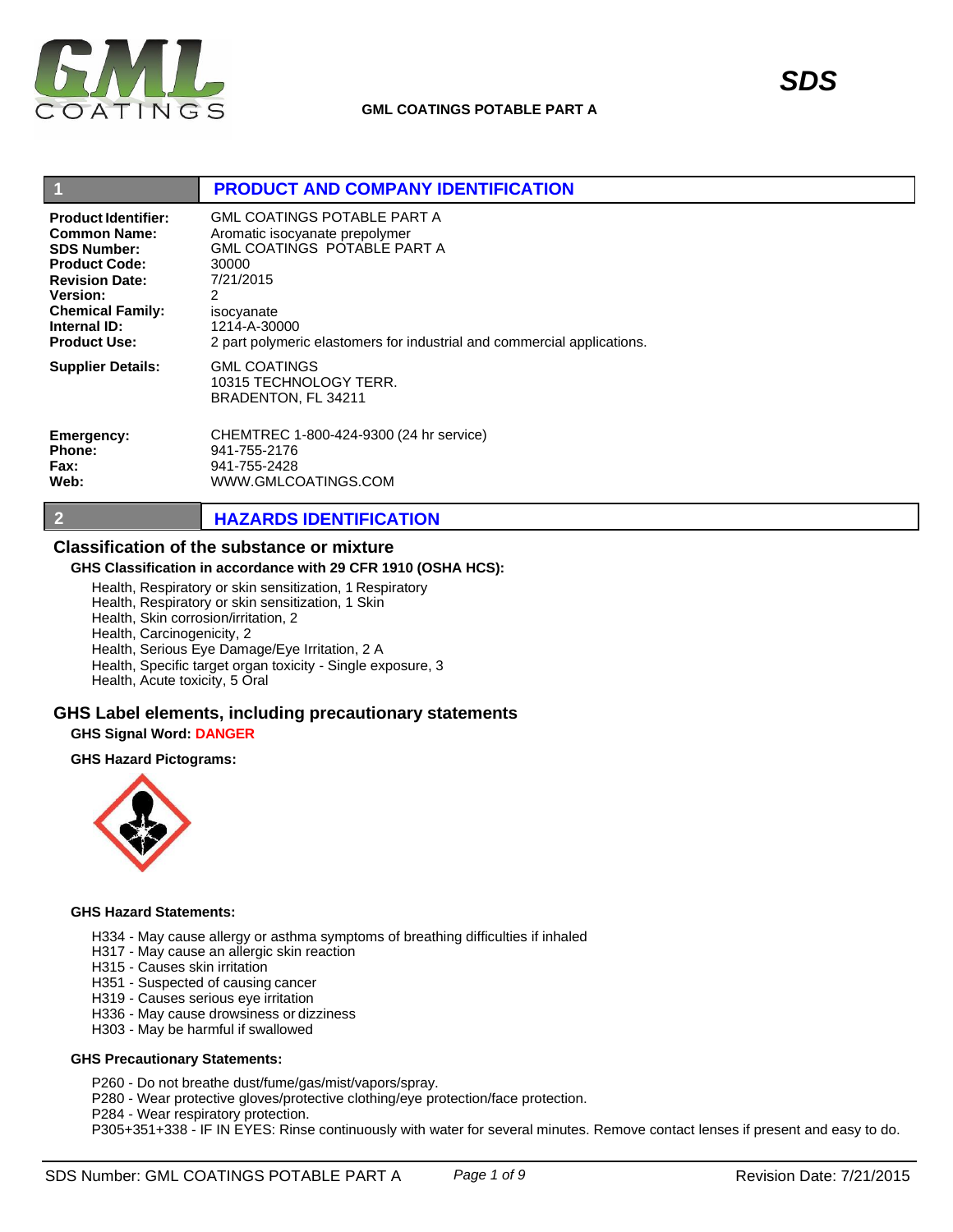

Continue rinsing. P310 - Immediately call a POISON CENTER or doctor/physician.

# **Hazards not otherwise classified (HNOC) or not covered by GHS**

| <b>Route of Entry:</b> | Eyes; Ingestion; Inhalation; Skin;                                                                                                                                                                                                                                                                                                                                                                                                                                                                                                                                                                                                                                                                                                                                                                                                                                                                                                                                                                                                                                                                                                                                                                                                                                                                                                                                                                                 |
|------------------------|--------------------------------------------------------------------------------------------------------------------------------------------------------------------------------------------------------------------------------------------------------------------------------------------------------------------------------------------------------------------------------------------------------------------------------------------------------------------------------------------------------------------------------------------------------------------------------------------------------------------------------------------------------------------------------------------------------------------------------------------------------------------------------------------------------------------------------------------------------------------------------------------------------------------------------------------------------------------------------------------------------------------------------------------------------------------------------------------------------------------------------------------------------------------------------------------------------------------------------------------------------------------------------------------------------------------------------------------------------------------------------------------------------------------|
| <b>Target Organs:</b>  | Respiratory system; Skin; Eyes;                                                                                                                                                                                                                                                                                                                                                                                                                                                                                                                                                                                                                                                                                                                                                                                                                                                                                                                                                                                                                                                                                                                                                                                                                                                                                                                                                                                    |
| Inhalation:            | At room temperature, MDI vapors are minimal due to low vapor pressure. However, heating, spraying,<br>foaming, or otherwise mechanically dispersing (drumming, venting or pumping) operations may generate<br>vapor or aerosol concentrations sufficient to cause irritation or other adverse effects. Excessive exposure<br>may cause irritation of the eyes, upper respiratory tract and lungs. Severe overexposure may lead to<br>pulmonary edema. May cause respiratory sensitization with asthma-like symptoms in susceptible individuals.<br>MDI concentrations below the exposure guidelines may cause allergic respiratory reactions in individuals<br>already sensitized. Symptoms may include coughing, dryness of throat, headache, nausea, difficult breathing<br>and a feeling of tightness in the chest. Effects may be delayed. Impaired lung function (decreased ventilator<br>capacity) has been associated with overexposure to isocyanates<br>Chronic: As a result of previous repeated overexposures or a single large dose, certain individuals develop<br>isocyanate sensitization (chemical asthma) or tissue injury in the upper respiratory tract. Animal tests indicate<br>skin contact alone may also lead to allergic respiratory reaction. These effects may be permanent. Any<br>person developing asthmatic reaction or other sensitization should be removed from further exposure |
| <b>Skin Contact:</b>   | Isocyanates react with skin protein and moisture and can cause irritation which may include the following<br>symptoms: reddening, swelling, rash, scaling or blistering. Cured material is difficult to remove. Prolonged or<br>repeated exposure can cause skin irritation, reddening, dermatitis, and in some individuals, sensitization.<br>Skin contact may result in allergic skin reactions or respiratory sensitization, but is not expected to result in<br>absorption of amounts sufficient to cause other adverse effects. May stain skin.                                                                                                                                                                                                                                                                                                                                                                                                                                                                                                                                                                                                                                                                                                                                                                                                                                                               |
| <b>Eye Contact:</b>    | As a liquid or dust, may cause irritation, inflammation, and/or damage to sensitive eye tissue. Symptoms<br>include watering or discomfort of the eyes.                                                                                                                                                                                                                                                                                                                                                                                                                                                                                                                                                                                                                                                                                                                                                                                                                                                                                                                                                                                                                                                                                                                                                                                                                                                            |

# **3 COMPOSITION/INFORMATION ON INGREDIENTS**

### **Ingredients:**

| Cas#                       | %                           | Chemical Name                                                                              |
|----------------------------|-----------------------------|--------------------------------------------------------------------------------------------|
| 101-68-8<br>$108 - 32 - 7$ | ${<}20%$<br>50-80%<br>1-10% | 4,4'-Methylenediphenyl diisocyanate<br>MDI Prepolymer, trade secret<br>Propylene carbonate |

|                      | <b>FIRST AID MEASURES</b>                                                                                                                                                                                                                                                                                                                         |
|----------------------|---------------------------------------------------------------------------------------------------------------------------------------------------------------------------------------------------------------------------------------------------------------------------------------------------------------------------------------------------|
| Inhalation:          | Remove to fresh air. If not breathing, give artificial respiration. If breathing is difficult, oxygen should be administered by<br>qualified personnel. Call a physician or transport to a medical facility immediately.                                                                                                                          |
| <b>Skin Contact:</b> | Wash off in flowing warm water or shower with soap. For severe exposure, get under safety shower after removing<br>clothing, then seek medical attention. Remove and wash contaminated clothing and discard contaminated shoes. If<br>redness, itching or a burning sensation develops or persists after the area is washed, consult a physician. |
| <b>Eve Contact:</b>  | Flush with large amounts of lukewarm water for 15 minutes holding eyelids open. Materials containing MDI may react<br>with the moisture in the eye forming a thick material that is difficult to remove. Get immediate medical attention.                                                                                                         |
| Ingestion:           | DO NOT INDUCE VOMITING. Give 1 to 2 cups of milk or water to drink. Never give anything by mouth to an<br>unconscious person. Seek medical attention.                                                                                                                                                                                             |

|  | I |  |
|--|---|--|
|  | I |  |

# **5 FIRE FIGHTING MEASURES**

**Flammability:** OSHA - none; DOT - none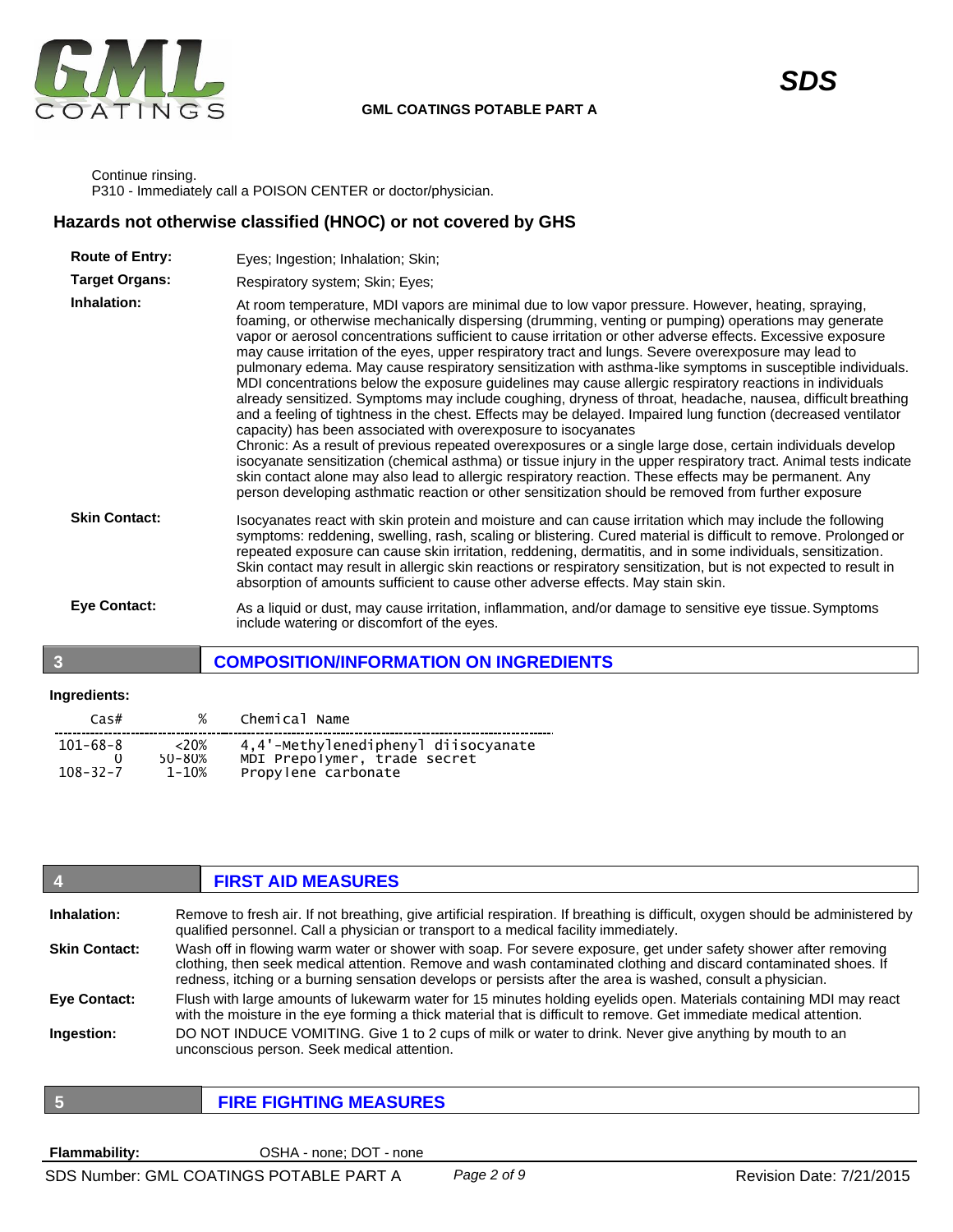

| <b>Flash Point:</b>        | $>375^\circ$ F                        |
|----------------------------|---------------------------------------|
| <b>Flash Point Method:</b> | Pensky-Martens closed cup (ASTM D-93) |
| <b>Burning Rate:</b>       | N/A                                   |
| <b>Autoignition Temp:</b>  | NDA                                   |
| LEL:                       | N/A                                   |
| UEL:                       | N/A                                   |

Use dry chemical, foam, carbon dioxide, or halogenated agents. If water is used, use very large quantities. The reaction between water and hot isocyanate may be vigorous. If possible, contain fire run-off water.

Protective Equipment: Wear positive-pressure self-contained breathing apparatus with full face mask and full protective clothing. Unusual Hazards: At temperatures greater than 400°F, polymeric MDI can polymerize and decompose which will cause pressure build-up in closed containers. Explosive rupture is possible. Water contamination will produce carbon dioxide. Do not reseal contaminated containers as pressure buildup may rupture the containers. Downwind personnel must be evacuated.

Fire Degradation Products: Isocyanate vapor and mist, carbon dioxide, carbon monoxide, nitrogen oxides and traces of hydrogen cyanide.

# **6 ACCIDENTAL RELEASE MEASURES**

Spill: Evacuate spill area. With adequate ventilation and appropriate personal protective equipment, cover the area with an inert absorbent material such as clay or vermiculite and transfer to metal waste containers. Move container to a well ventilated area (outside), but do not seal the container with the isocyanate mixture. Larger quantities of liquid may be transferred directly to drums for disposal. Decontaminate or discard all clean-up equipment. Prevent entry of material into water systems. *NOTE:* ISOCYANATES WILL REACT WITH WATER AND GENERATE CARBON DIOXIDE. THIS COULD RESULT IN THE RUPTURE OF ANY CLOSED CONTAINERS.

Clean up: The area should then be flushed with a decontamination solution. The decontamination solution is a 5-10% mixture of sodium carbonate and 0.5% liquid detergent in water solution or a 3-8% concentrated ammonium hydroxide and 0.5% liquid detergent in water. Use 10 parts decontamination solution to 1 part spilled material. If the ammonium hydroxide solution is used, ammonia will be evolved as a vapor. Use caution to avoid exposure to high concentrations of ammonia. Allow to stand for 48 hours letting evolved carbon dioxide to escape.

# **7 HANDLING AND STORAGE Handling Precautions:** Handling: Use personal protective equipment when transferring material to or from drums, totes or other

| <b>Hallulling Fiecautions.</b> | Handing. Ose personal protective equipment when italisieming material to or from drums, totes or other<br>containers. The reaction of polyols and isocyanates generates heat. Contact of the reacting materials<br>with skin or eyes can cause irritiation and may be difficult to remove from the affected areas.<br>Immediately wash affected areas with plenty of water and seek medical attention. In addition, such<br>contact increases the risk of exposure to isocyanate vapors. Do not smoke or use naked lights, open<br>flames, space heaters, or other ignition sources near pouring, frothing or spraying operations.<br>Special Emphasis for Spray Applications: Inspect the application area from the potential to expose other<br>persons or for overspray to drift onto buildings, vehicles or other property. When spraying building<br>exteriors, persons entering or exiting the building as well as those inside could be exposed to<br>polyisocyanates due to wind conditions, open windows or air intakes. Do not begin application work until<br>these potential problems have been corrected. |
|--------------------------------|------------------------------------------------------------------------------------------------------------------------------------------------------------------------------------------------------------------------------------------------------------------------------------------------------------------------------------------------------------------------------------------------------------------------------------------------------------------------------------------------------------------------------------------------------------------------------------------------------------------------------------------------------------------------------------------------------------------------------------------------------------------------------------------------------------------------------------------------------------------------------------------------------------------------------------------------------------------------------------------------------------------------------------------------------------------------------------------------------------------------|
| <b>Storage Requirements:</b>   | Storage: When stored between 15° and 30°C (60° and 85°F) in sealed containers, typical shelf life is 6<br>months or more from the date of manufacture. Consult technical data sheet for shelf life requirements<br>affecting performance quality. Should freezing occur, the material must be thawed thoroughly and mixed<br>until uniform. Opened containers must be handled properly to prevent moisture pickup. Do not expose<br>to high heat (>400°F) or container may become pressurized and rupture.                                                                                                                                                                                                                                                                                                                                                                                                                                                                                                                                                                                                             |

|                                          | <b>EXPOSURE CONTROLS/PERSONAL PROTECTION</b>                                                                                                                                                                     |
|------------------------------------------|------------------------------------------------------------------------------------------------------------------------------------------------------------------------------------------------------------------|
| <b>Engineering Controls:</b>             | MDI has a low vapor pressure at room temperature. Monitoring is required to determine engineering<br>controls. Uses requiring heating and/or spraying may require more agressive engineering controls or<br>PPE. |
| <b>Personal Protective</b><br>Equipment: | HMIS PP, K   Full Face Respirator, Gloves, Full Suit, Boots                                                                                                                                                      |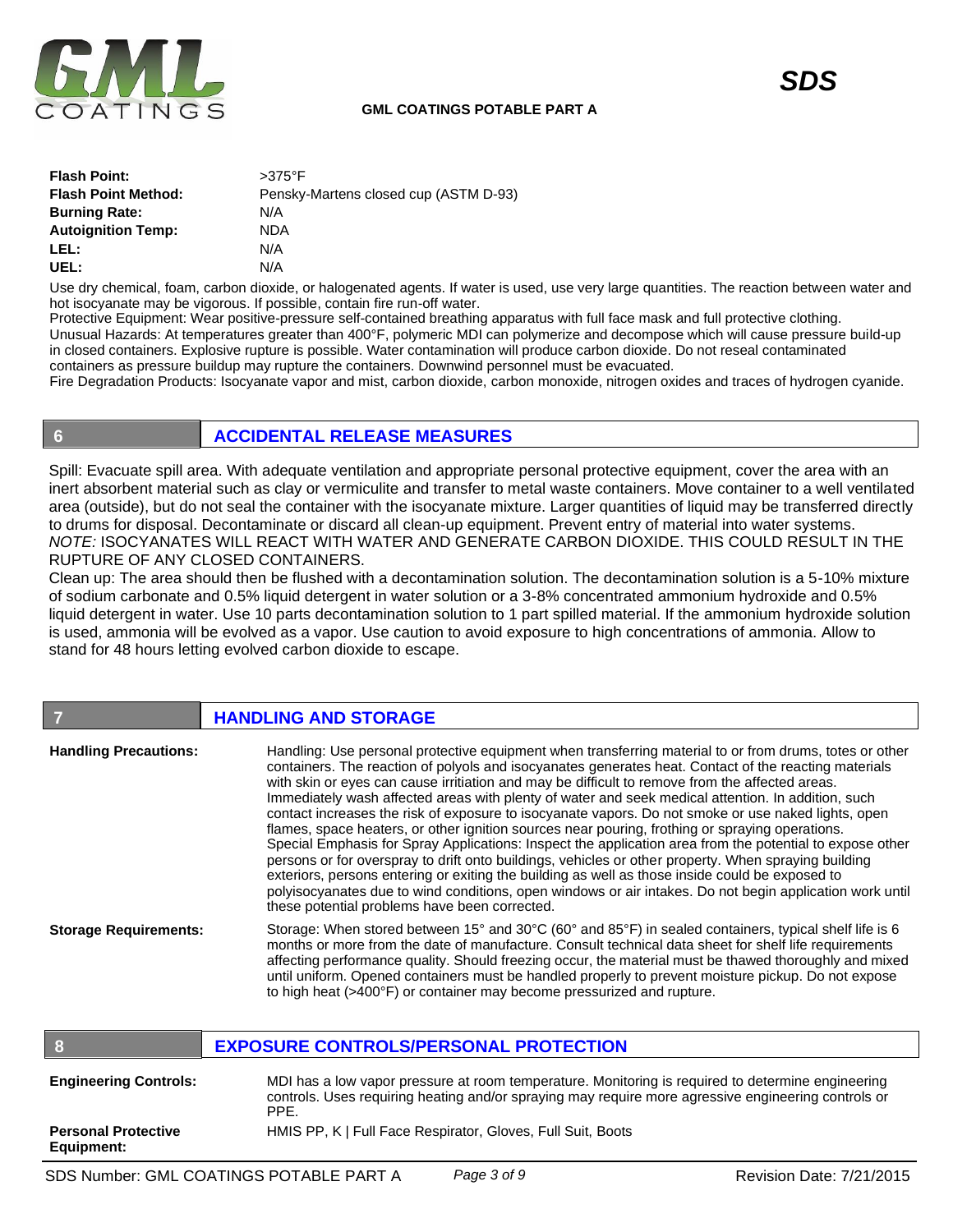

Personal protective equipment

Respiratory protection: Where risk assessment shows air-purifying respirators are appropriate use a full-face particle respirator type N100 (US) or type P3 (EN 143) respirator cartridges as a backup to engineering controls. If the respirator is the sole means of protection, use a full-face supplied air respirator. Use respirators and components tested and approved under appropriate government standards such as NIOSH (US) or CEN (EU).

Hand protection: Handle with gloves. Gloves must be inspected prior to use. Use proper glove removal technique (without touching gloves outer surface) to avoid skin contact with this product. Dispose of contaminated gloves after use in accordance with applicable laws and good laboratory practices. Wash and dry hands.

Eye protection: Face shield and safety glasses Use equipment for eye protection tested and approved under appropriate government standards such as NIOSH (US) or EN 166(EU).

Skin and body protection: Complete suit protecting against chemicals, The type of protective equipment must be selected according to the concentration and amount of the dangerous substance at the specific workplace.

Hygiene measures: Avoid contact with skin, eyes and clothing. Wash hands before breaks and immediately after handling the product.

#### 4,4'-Methylenediphenyl diisocyanate (101-68-8) [<20%]

Components with workplace control parameters

| TWA           | $0.0050$ ppm<br>Respiratory sensitization                  | USA. ACGIH Threshold Limit Values (TLV)                                                                                                                                             |
|---------------|------------------------------------------------------------|-------------------------------------------------------------------------------------------------------------------------------------------------------------------------------------|
| C             | $0.02$ ppm<br>$0.2 \text{ mg/m}$ 3                         | USA, OSHA - TABLE Z-1 Limits for Air Contaminants -<br>1910.1000                                                                                                                    |
| С<br>samples. | $0.02$ ppm<br>$0.2 \text{ mg/m}$ 3                         | USA. Occupational Exposure Limits (OSHA) - Table Z-1<br>Limits for Air Contaminants<br>The value in mg/m3 is approximate. Ceiling limit is to be determined from breathing-zone air |
| TWA           | $0.0050$ ppm<br>$0.05$ mg/m $3$<br>10 minute ceiling value | USA. NIOSH Recommended Exposure Limits                                                                                                                                              |
| C             | $0.2$ ppm<br>$0.2$ mg/m $3$<br>10 minute ceiling value     | USA. NIOSH Recommended Exposure Limits                                                                                                                                              |

Propylene carbonate (108-32-7) [1-10%] : no data available

| -9                                                                                                                                          | <b>PHYSICAL AND CHEMICAL PROPERTIES</b>                                                           |                                                                                                               |                                                                                                     |
|---------------------------------------------------------------------------------------------------------------------------------------------|---------------------------------------------------------------------------------------------------|---------------------------------------------------------------------------------------------------------------|-----------------------------------------------------------------------------------------------------|
| Appearance:<br><b>Physical State:</b><br><b>Odor Threshold:</b><br><b>Spec Grav./Density:</b><br><b>Viscosity:</b><br><b>Boiling Point:</b> | Non-pigmented liquid.<br>Liauid<br>No data available<br>$1.09 \ @ \ 77$<br>N/A<br>$406^{\circ}$ F | Odor:<br><b>Molecular Formula:</b><br>Solubility:<br><b>Percent Volatile:</b><br><b>Freezing/Melting Pt.:</b> | weak aromatic<br>N/A<br>Not soluble in water; REACTS with water<br>$50^{\circ}$ F - 60 $^{\circ}$ F |

SDS Number: GML COATINGS POTABLE PART A *Page 4 of 9* Revision Date: 7/21/2015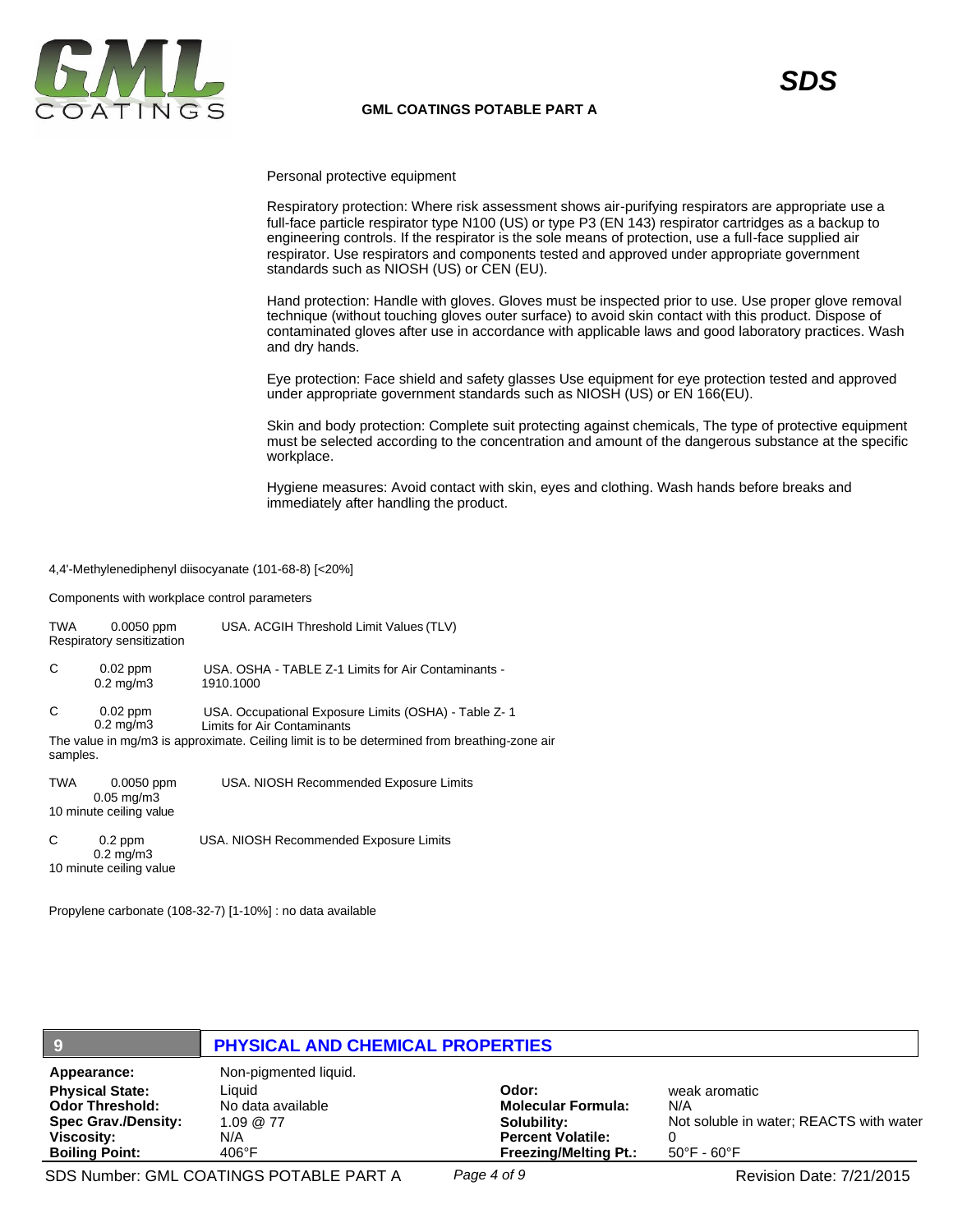

**Flammability: Partition Coefficient: Vapor Pressure:**

**Evap. Rate: Decomp Temp:**

**pH:**

**UFL/LFL:**

| 10                                                        | <b>STABILITY AND REACTIVITY</b>                                                                                                                                                                                                                                                                                                                                                                                                                                                                                                                                                                                      |
|-----------------------------------------------------------|----------------------------------------------------------------------------------------------------------------------------------------------------------------------------------------------------------------------------------------------------------------------------------------------------------------------------------------------------------------------------------------------------------------------------------------------------------------------------------------------------------------------------------------------------------------------------------------------------------------------|
| <b>Chemical Stability:</b>                                | Stability: Polyisocyanates are highly reactive chemicals and should be handled and stored in a way to<br>avoid exposure to many common substances, including water and moisture. Material is stable when<br>stored in sealed containers under normal conditions. Avoid extended exposure over 110°F (45°C).<br>Reactivity: Reacts with water, acids, bases, alcohols, metal compounds. The reaction with water is very<br>slow under 120°F (50°C), but is accelerated at higher temperatures and in the presence of alkalis,<br>tertiary amines and metal compounds. Some reactions can be vigorous or even violent. |
| <b>Conditions to Avoid:</b><br><b>Materials to Avoid:</b> | Moisture and/or water. High temperatures, sparks, flame and extended exposure over 110°F (45°C).<br>Water; amines; strong bases; alcohols. Will some corrosion to copper alloys and aluminum.                                                                                                                                                                                                                                                                                                                                                                                                                        |
| <b>Hazardous Decomposition:</b>                           | Carbon monoxide, carbon dioxide, oxides of nitrogen, traces of HCN, MDI vapors, or aerosols. Excess<br>gas may rupture containers.                                                                                                                                                                                                                                                                                                                                                                                                                                                                                   |
| <b>Hazardous Polymerization:</b>                          | May occur with incompatible reactants especially strong bases, water or temperatures over 320°F.<br>Possible evolution of carbon dioxide gas from overheating or exposure to contaminants may rupture<br>closed containers.                                                                                                                                                                                                                                                                                                                                                                                          |

**11 TOXICOLOGICAL INFORMATION**

4,4'-Methylenediphenyl diisocyanate (101-68-8) [<20%]

None

N/A  $<1$ 

No data available

Information on toxicological effects

Acute toxicity: Oral LD50 LD50 Oral - rat - 4,700 mg/kg Inhalation LC50 Dermal LD50 no data available Other information on acute toxicity

Skin corrosion/irritation: Serious eye damage/eye irritation:

Eyes - rabbit - Moderate eye irritation

Respiratory or skin sensitization: no data available

May cause allergic respiratory and skin reactions

Germ cell mutagenicity: Laboratory experiments have shown mutagenic effects.

Genotoxicity in vitro - Human - lymphocyte Sister chromatid exchange Genotoxicity in vivo - rat - Inhalation DNA damage

Carcinogenicity:

This product is or contains a component that is not classifiable as to its carcinogenicity based on its IARC, ACGIH, NTP, or EPA classification.

Limited evidence of carcinogenicity in animal studies

IARC: 3 - Group 3: Not classifiable as to its carcinogenicity to humans (Diphenylmethane-4,4- diisocyanate)

ACGIH: No component of this product present at levels greater than or equal to 0.1% is identified as a carcinogen or potential carcinogen by ACGIH.

NTP: No component of this product present at levels greater than or equal to 0.1% is identified as a known or anticipated carcinogen by NTP.

OSHA: No component of this product present at levels greater than or equal to 0.1% is identified as a carcinogen or potential carcinogen by OSHA.

*SDS*

No data available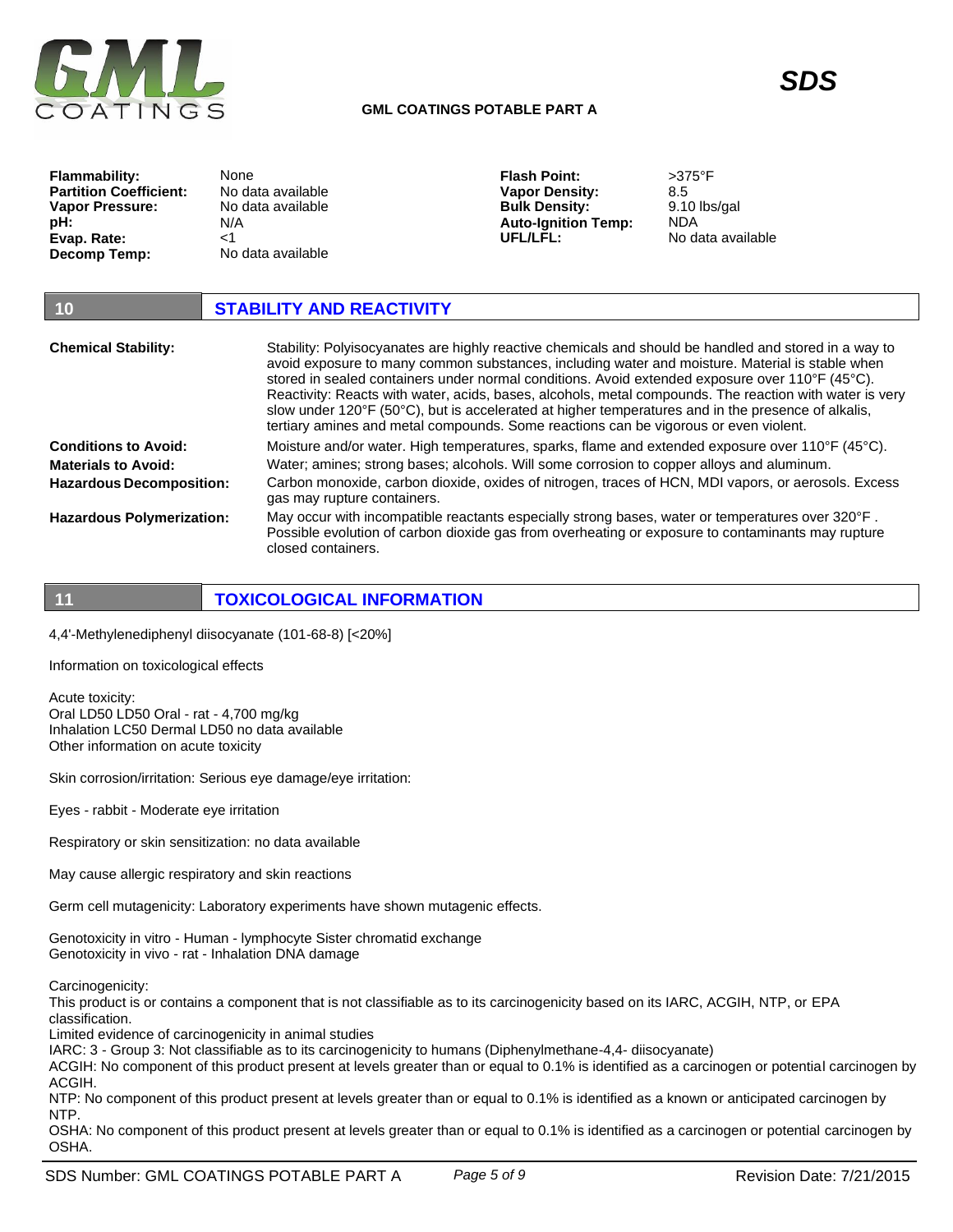

Reproductive toxicity: Reproductive toxicity - rat - Inhalation:

Maternal Effects: Other effects. Specific Developmental Abnormalities: Musculoskeletal system.

no data available

Teratogenicity: no data available

Specific target organ toxicity - single exposure (Globally Harmonized System): May cause respiratory irritation.

Specific target organ toxicity - repeated exposure (Globally Harmonized System): no data available

Aspiration hazard: no data available

Potential health effects: Inhalation May be fatal if inhaled. Causes respiratory tract irritation. Ingestion May be harmful if swallowed. Skin May be harmful if absorbed through skin. Causes skin irritation. Eyes Causes eye irritation.

Signs and Symptoms of Exposure: Cough, Shortness of breath, Headache, Nausea, Vomiting, Pulmonary edema. Effects may be delayed.

Synergistic effects: no data available

Additional Information:

RTECS: NQ9350000

Propylene carbonate (108-32-7) [1-10%]

Information on toxicological effects

Acute toxicity: Oral LD50 LD50 Oral - mouse - 20,700 mg/kg Inhalation LC50 LC50 Inhalation - rat - > 5,000 mg/m3 Dermal LD50 LD50 Dermal - rabbit - 23.8 g/kg Other information on acute toxicity no data available

Skin corrosion/irritation: Skin - rabbit - Skin irritation

Serious eye damage/eye irritation: Eyes - rabbit - Eye irritation

Respiratory or skin sensitization: no data available

Germ cell mutagenicity: no data available

Carcinogenicity:

IARC: No component of this product present at levels greater than or equal to 0.1% is identified as probable, possible or confirmed human carcinogen by IARC.

ACGIH: No component of this product present at levels greater than or equal to 0.1% is identified as a carcinogen or potential carcinogen by ACGIH.

NTP: No component of this product present at levels greater than or equal to 0.1% is identified as a known or anticipated carcinogen by NTP.

OSHA: No component of this product present at levels greater than or equal to 0.1% is identified as a carcinogen or potential carcinogen by OSHA.

Reproductive toxicity: no data available

Teratogenicity: no data available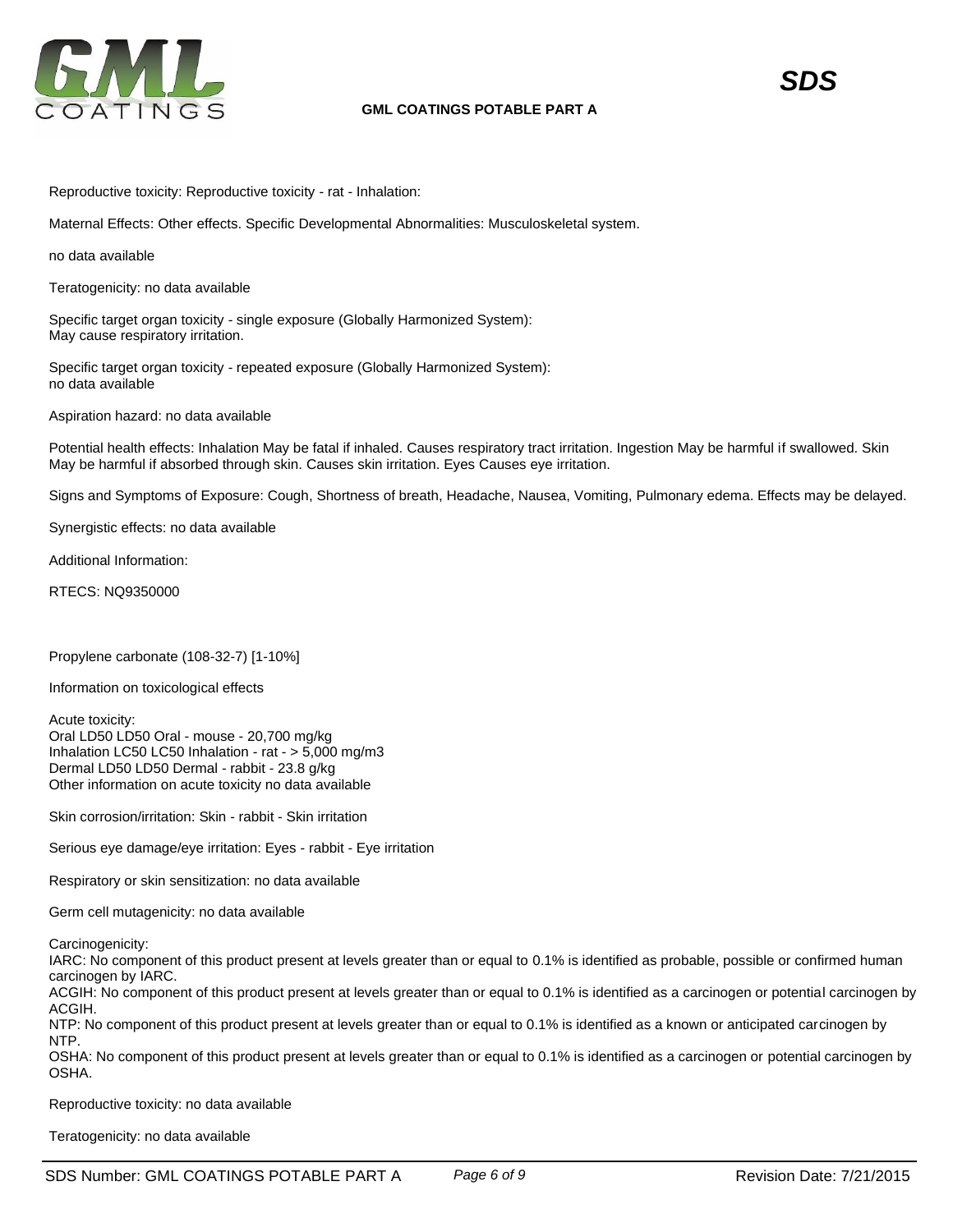

Specific target organ toxicity - single exposure (Globally Harmonized System): no data available

Specific target organ toxicity - repeated exposure (Globally Harmonized System): no data available

Aspiration hazard: no data available

Potential health effects: Inhalation May be harmful if inhaled. Causes respiratory tract irritation. Ingestion May be harmful if swallowed. Skin May be harmful if absorbed through skin. Causes skin irritation. Eyes Causes eye irritation.

Signs and Symptoms of Exposure: Nausea, Headache, Vomiting, Central nervous system depression, To the best of our knowledge, the chemical, physical, and toxicological properties have not been thoroughly investigated.

Synergistic effects: no data available

Additional Information:

RTECS: FF9650000

# **12 ECOLOGICAL INFORMATION**

4,4'-Methylenediphenyl diisocyanate (101-68-8) [<20%]

Information on ecological effects

Toxicity:

Toxicity to daphnia EC50 - Daphnia magna (Water flea) - 0.35 mg/l - 24 h. and other aquatic invertebrates

Persistence and degradability: no data available

Bioaccumulative potential: no data available

Mobility in soil: no data available

PBT and vPvB assessment: no data available

Other adverse effects: Do not empty into drains.

no data available

Propylene carbonate (108-32-7) [1-10%]

Information on ecological effects

Toxicity:

Toxicity to fish LC50 - Leuciscus idus melanotus - 5,300 mg/l - 96 h. LC50 - Leuciscus idus (Golden orfe) - 5,300 mg/l - 96 h Toxicity to daphnia EC50 - Daphnia magna (Water flea) - > 500 mg/l - 48 h. and other aquatic invertebrates EC50 - Daphnia magna (Water flea) - > 500 mg/l - 48 h

SDS Number: GML COATINGS POTABLE PART A *Page 7 of 9* Revision Date: 7/21/2015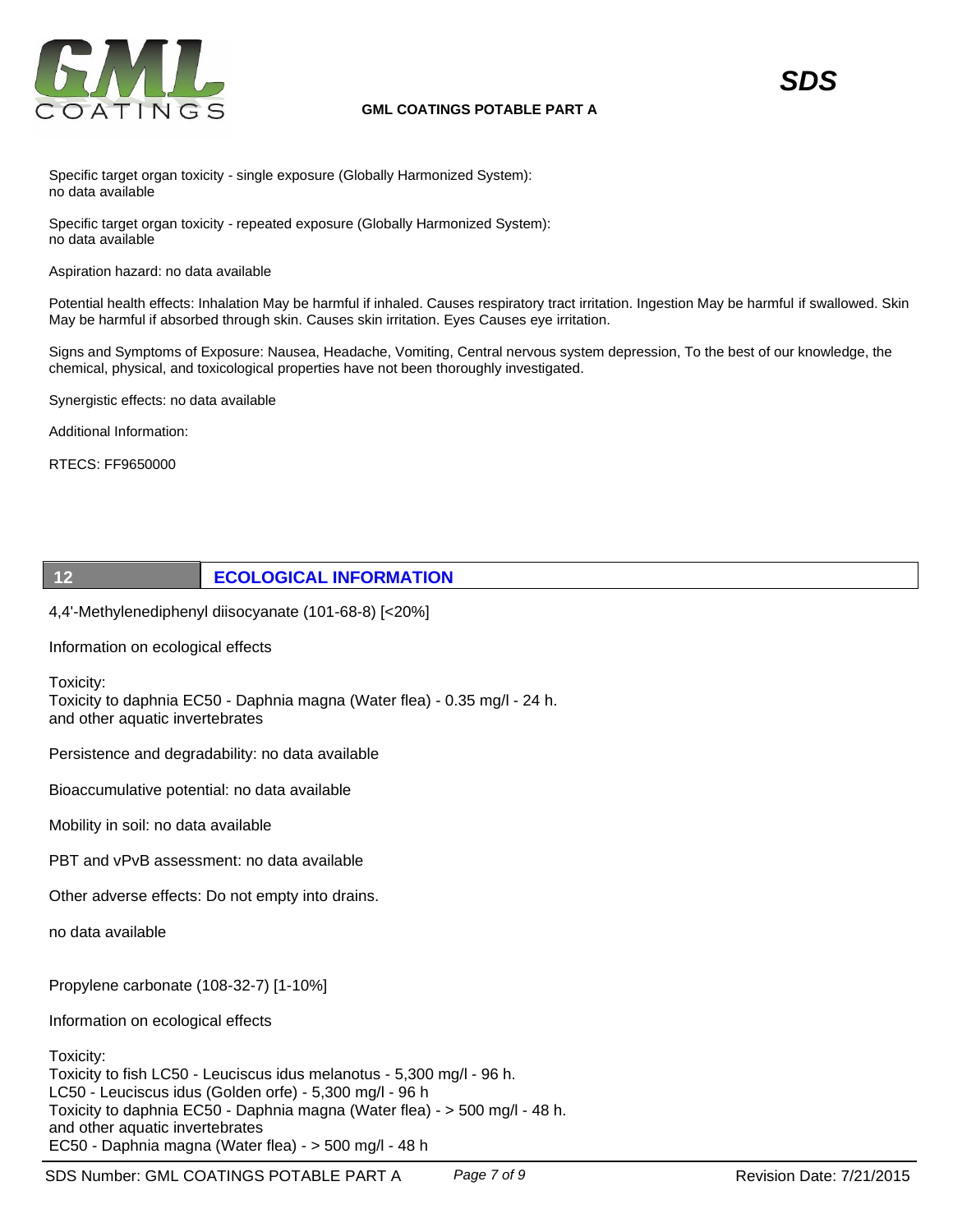

Toxicity to algae EC50 - Desmodesmus subspicatus (green algae) - > 500 mg/l - 72 h. EC50 - Desmodesmus subspicatus (green algae) - > 500 mg/l - 72 h Toxicity to bacteria LC50 - Bacteria - > 10,000 mg/l - 72 h.

Persistence and degradability: Biodegradability Result: > 90 % - Readily biodegradable.

Bioaccumulative potential: no data available

Mobility in soil: no data available

PBT and vPvB assessment: no data available

Other adverse effects: no data available

# **13 DISPOSAL CONSIDERATIONS**

Disposal: Any disposal practice must be in compliance with all federal, state and local laws and regulations. Chemical additions, processing or otherwise altering this material may make the waste management information presented in this MSDS incomplete, inaccurate or otherwise inappropriate. Waste characterization and disposal compliance are the responsibility solely of the party generating the waste or deciding to discard or dispose of the material. Do not allow material to enter sewers, a body of water, or contact the ground. Refer to RCRA 40 CFR 261, and/or any other appropriate federal, state or local requirements for proper classification information.

**14 TRANSPORT INFORMATION**

Non DOT/RCRA regulated

# **15 REGULATORY INFORMATION**

Component (CAS#) [%] - CODES

RQ(5000LBS), 4,4'-Methylenediphenyl diisocyanate (101-68-8) [<20%] CERCLA, HAP, IARC, MASS, NJHS, OSHAWAC, PA, SARA313, TSCA, TXAIR

Propylene carbonate (108-32-7) [1-10%] HAP, TSCA

Regulatory CODE Descriptions

SDS Number: GML COATINGS POTABLE PART A Page 8 of 9 Revision Date: 7/21/2015 RQ = Reportable Quantity CERCLA = Superfund clean up substance HAP = Hazardous Air Pollutants IARC = IARC Carcinogen Risks MASS = MA Massachusetts Hazardous Substances List NJHS = NJ Right-to-Know Hazardous Substances OSHAWAC = OSHA Workplace Air Contaminants PA = PA Right-To-Know List of Hazardous Substances SARA313 = SARA 313 Title III Toxic Chemicals